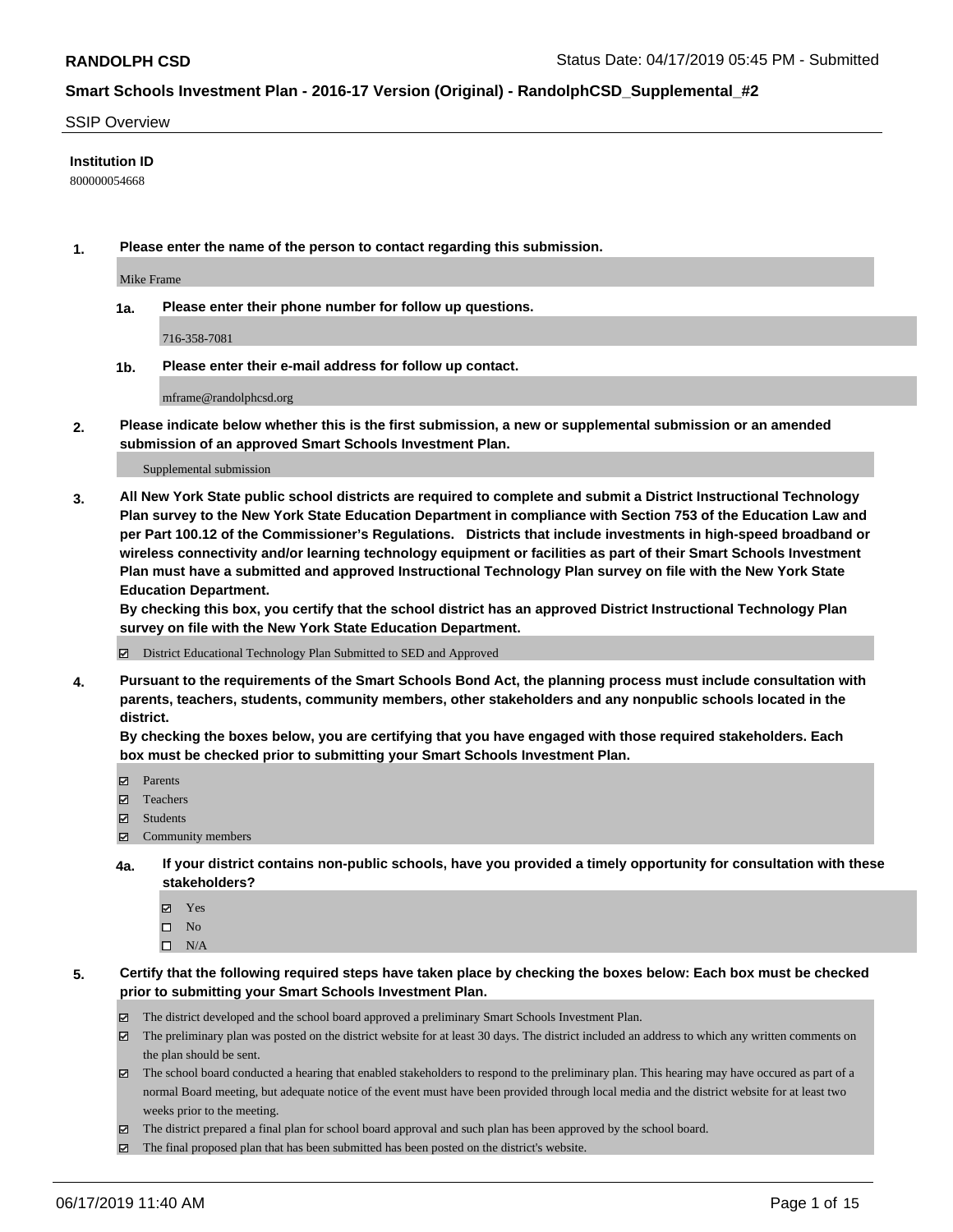SSIP Overview

**5a. Please upload the proposed Smart Schools Investment Plan (SSIP) that was posted on the district's website, along with any supporting materials. Note that this should be different than your recently submitted Educational Technology Survey. The Final SSIP, as approved by the School Board, should also be posted on the website and remain there during the course of the projects contained therein.**

Smart Schools Investment Plan - SSIP2 - FINAL - 04112018.pdf Life Safety - Proposal.pdf

**5b. Enter the webpage address where the final Smart Schools Investment Plan is posted. The Plan should remain posted for the life of the included projects.**

https://www.randolphcsd.org/Page/4348

**6. Please enter an estimate of the total number of students and staff that will benefit from this Smart Schools Investment Plan based on the cumulative projects submitted to date.**

1,075

**7. An LEA/School District may partner with one or more other LEA/School Districts to form a consortium to pool Smart Schools Bond Act funds for a project that meets all other Smart School Bond Act requirements. Each school district participating in the consortium will need to file an approved Smart Schools Investment Plan for the project and submit a signed Memorandum of Understanding that sets forth the details of the consortium including the roles of each respective district.**

 $\Box$  The district plans to participate in a consortium to partner with other school district(s) to implement a Smart Schools project.

**8. Please enter the name and 6-digit SED Code for each LEA/School District participating in the Consortium.**

| <b>Partner LEA/District</b> | ISED BEDS Code |
|-----------------------------|----------------|
| (No Response)               | (No Response)  |

**9. Please upload a signed Memorandum of Understanding with all of the participating Consortium partners.**

(No Response)

**10. Your district's Smart Schools Bond Act Allocation is:**

\$1,076,341

**11. Enter the budget sub-allocations by category that you are submitting for approval at this time. If you are not budgeting SSBA funds for a category, please enter 0 (zero.) If the value entered is \$0, you will not be required to complete that survey question.**

|                                              | Sub-<br>Allocations |
|----------------------------------------------|---------------------|
| <b>School Connectivity</b>                   | $\overline{0}$      |
| <b>Connectivity Projects for Communities</b> | $\overline{0}$      |
| <b>Classroom Technology</b>                  | $\overline{0}$      |
| Pre-Kindergarten Classrooms                  | 0                   |
| Replace Transportable Classrooms             | $\overline{0}$      |
| <b>High-Tech Security Features</b>           | 529,900             |
| Totals:                                      | 529,900             |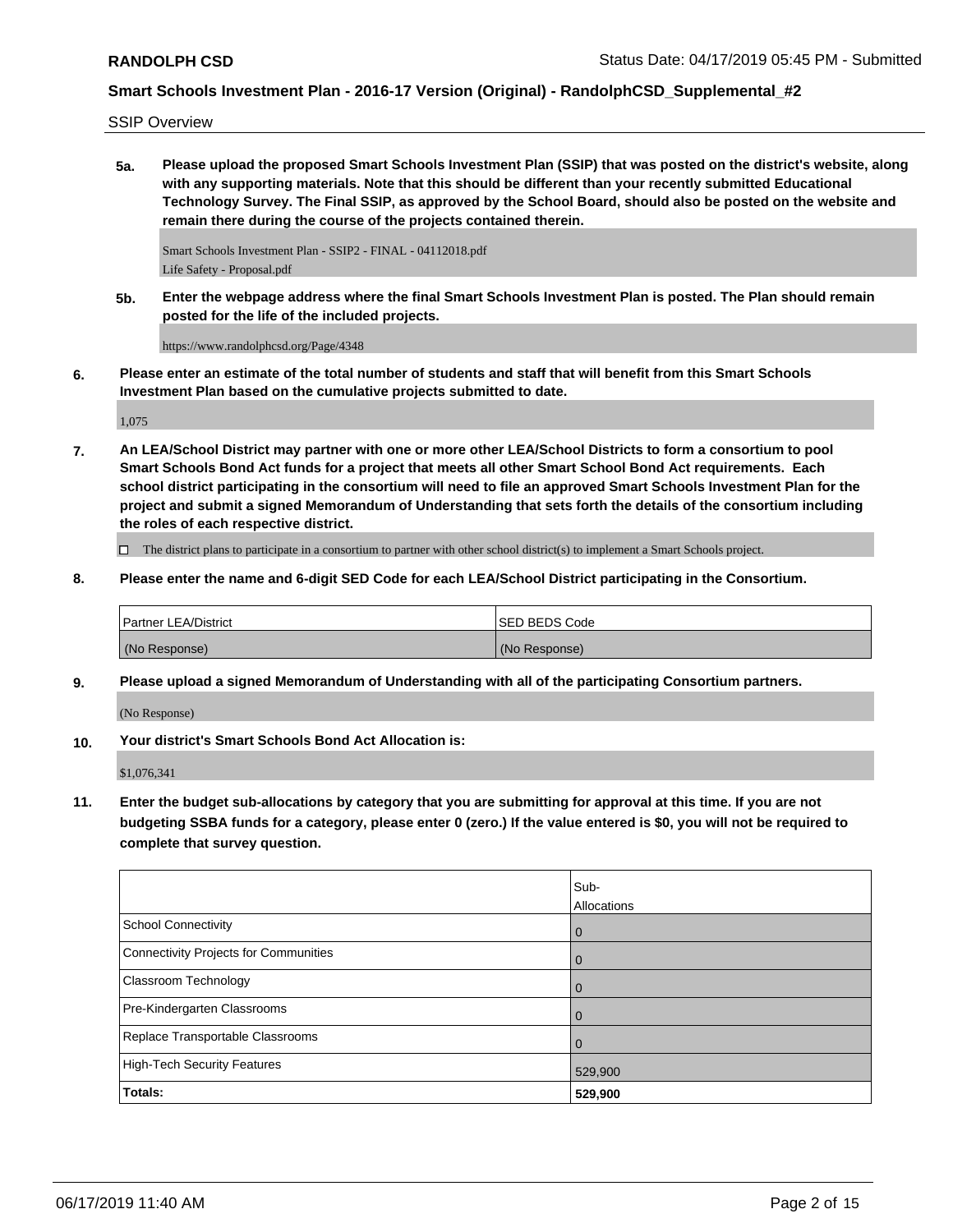School Connectivity

- **1. In order for students and faculty to receive the maximum benefit from the technology made available under the Smart Schools Bond Act, their school buildings must possess sufficient connectivity infrastructure to ensure that devices can be used during the school day. Smart Schools Investment Plans must demonstrate that:**
	- **• sufficient infrastructure that meets the Federal Communications Commission's 100 Mbps per 1,000 students standard currently exists in the buildings where new devices will be deployed, or**
	- **• is a planned use of a portion of Smart Schools Bond Act funds, or**
	- **• is under development through another funding source.**

**Smart Schools Bond Act funds used for technology infrastructure or classroom technology investments must increase the number of school buildings that meet or exceed the minimum speed standard of 100 Mbps per 1,000 students and staff within 12 months. This standard may be met on either a contracted 24/7 firm service or a "burstable" capability. If the standard is met under the burstable criteria, it must be:**

**1. Specifically codified in a service contract with a provider, and**

**2. Guaranteed to be available to all students and devices as needed, particularly during periods of high demand, such as computer-based testing (CBT) periods.**

**Please describe how your district already meets or is planning to meet this standard within 12 months of plan submission.**

(No Response)

**1a. If a district believes that it will be impossible to meet this standard within 12 months, it may apply for a waiver of this requirement, as described on the Smart Schools website. The waiver must be filed and approved by SED prior to submitting this survey.**

 $\Box$  By checking this box, you are certifying that the school district has an approved waiver of this requirement on file with the New York State Education Department.

#### **2. Connectivity Speed Calculator (Required)**

|                         | Number of<br>Students | Multiply by<br>100 Kbps | Divide by 1000 Current Speed<br>to Convert to<br>Required<br>Speed in Mb | l in Mb          | Expected<br>Speed to be<br>Attained Within   Required<br>12 Months | <b>Expected Date</b><br>When<br>Speed Will be<br><b>Met</b> |
|-------------------------|-----------------------|-------------------------|--------------------------------------------------------------------------|------------------|--------------------------------------------------------------------|-------------------------------------------------------------|
| <b>Calculated Speed</b> | (No<br>Response)      | (No Response)           | (No<br>Response)                                                         | (No<br>Response) | (No<br>Response)                                                   | (No<br>Response)                                            |

**3. Describe how you intend to use Smart Schools Bond Act funds for high-speed broadband and/or wireless connectivity projects in school buildings.**

(No Response)

**4. Describe the linkage between the district's District Instructional Technology Plan and the proposed projects. (There should be a link between your response to this question and your response to Question 1 in Part E. Curriculum and Instruction "What are the district's plans to use digital connectivity and technology to improve teaching and learning?)**

(No Response)

**5. If the district wishes to have students and staff access the Internet from wireless devices within the school building, or in close proximity to it, it must first ensure that it has a robust Wi-Fi network in place that has sufficient bandwidth to meet user demand.**

**Please describe how you have quantified this demand and how you plan to meet this demand.**

(No Response)

**6. As indicated on Page 5 of the guidance, the Office of Facilities Planning will have to conduct a preliminary review**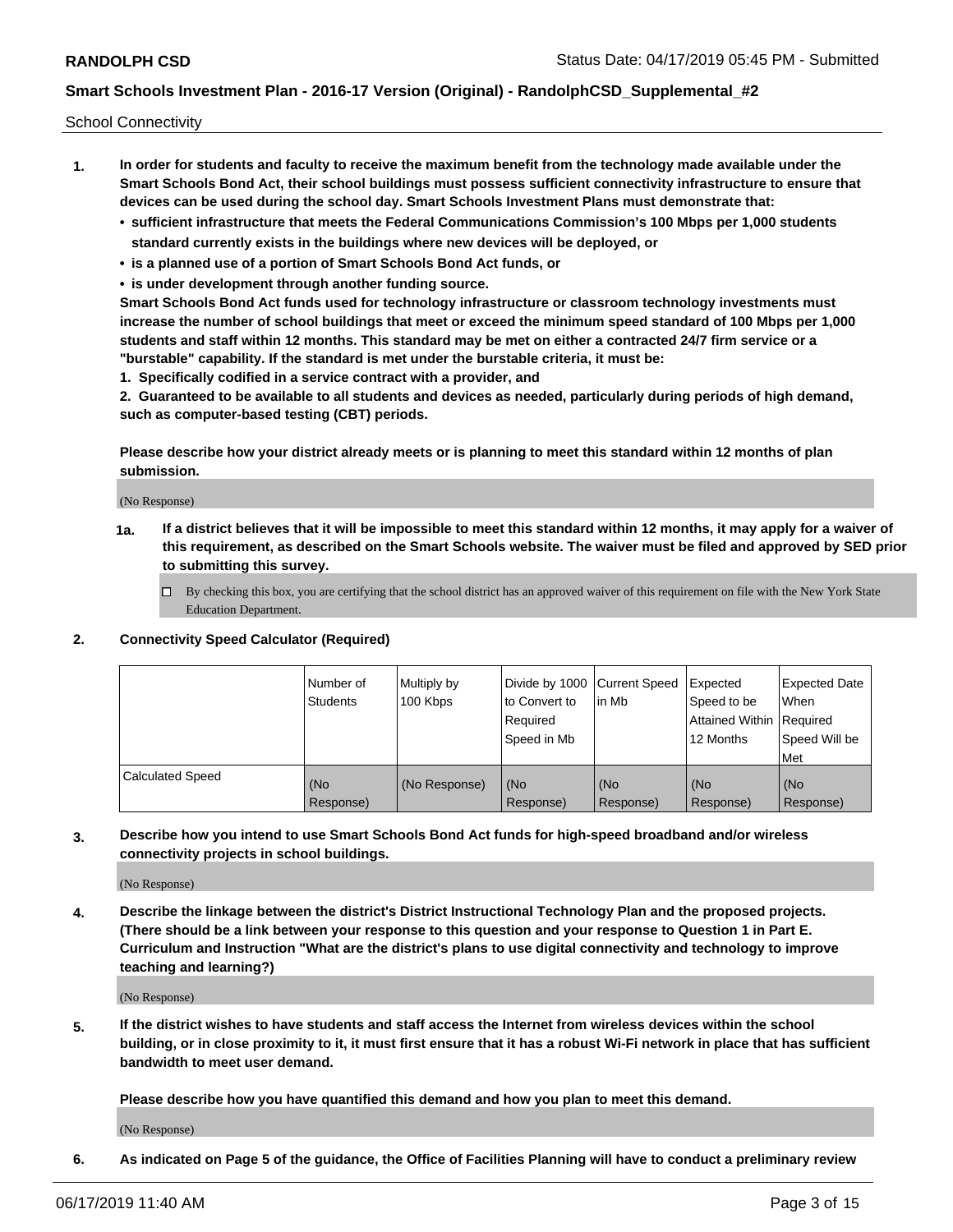School Connectivity

**of all capital projects, including connectivity projects.**

**Please indicate on a separate row each project number given to you by the Office of Facilities Planning.**

| Project Number |  |
|----------------|--|
|                |  |
| (No Response)  |  |
|                |  |

**7. Certain high-tech security and connectivity infrastructure projects may be eligible for an expedited review process as determined by the Office of Facilities Planning.**

**Was your project deemed eligible for streamlined review?**

(No Response)

**8. Include the name and license number of the architect or engineer of record.**

| Name          | License Number |
|---------------|----------------|
| (No Response) | (No Response)  |

**9. If you are submitting an allocation for School Connectivity complete this table. Note that the calculated Total at the bottom of the table must equal the Total allocation for this category that you entered in the SSIP Overview overall budget.** 

|                                            | Sub-              |
|--------------------------------------------|-------------------|
|                                            | <b>Allocation</b> |
| Network/Access Costs                       | (No Response)     |
| <b>Outside Plant Costs</b>                 | (No Response)     |
| School Internal Connections and Components | (No Response)     |
| <b>Professional Services</b>               | (No Response)     |
| Testing                                    | (No Response)     |
| <b>Other Upfront Costs</b>                 | (No Response)     |
| <b>Other Costs</b>                         | (No Response)     |
| Totals:                                    | 0                 |

**10. Please detail the type, quantity, per unit cost and total cost of the eligible items under each sub-category. This is especially important for any expenditures listed under the "Other" category. All expenditures must be eligible for tax-exempt financing to be reimbursed through the SSBA. Sufficient detail must be provided so that we can verify this is the case. If you have any questions, please contact us directly through smartschools@nysed.gov. NOTE: Wireless Access Points should be included in this category, not under Classroom Educational Technology, except those that will be loaned/purchased for nonpublic schools.**

| Select the allowable expenditure | Item to be purchased | Quantity      | Cost per Item | <b>Total Cost</b> |
|----------------------------------|----------------------|---------------|---------------|-------------------|
| type.                            |                      |               |               |                   |
| Repeat to add another item under |                      |               |               |                   |
| each type.                       |                      |               |               |                   |
| (No Response)                    | (No Response)        | (No Response) | (No Response) | (No Response)     |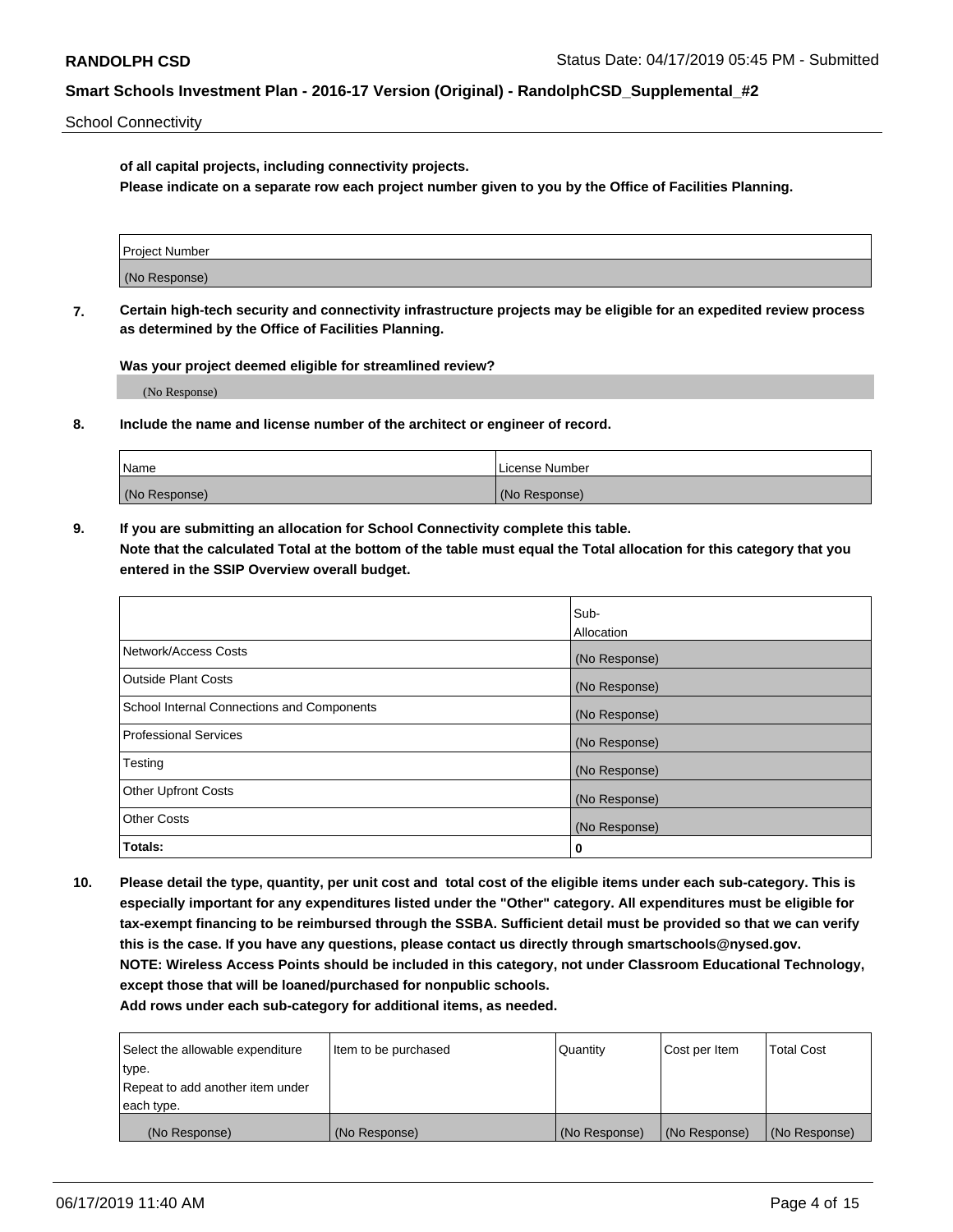Community Connectivity (Broadband and Wireless)

**1. Describe how you intend to use Smart Schools Bond Act funds for high-speed broadband and/or wireless connectivity projects in the community.**

(No Response)

**2. Please describe how the proposed project(s) will promote student achievement and increase student and/or staff access to the Internet in a manner that enhances student learning and/or instruction outside of the school day and/or school building.**

(No Response)

**3. Community connectivity projects must comply with all the necessary local building codes and regulations (building and related permits are not required prior to plan submission).**

 $\Box$  I certify that we will comply with all the necessary local building codes and regulations.

**4. Please describe the physical location of the proposed investment.**

(No Response)

**5. Please provide the initial list of partners participating in the Community Connectivity Broadband Project, along with their Federal Tax Identification (Employer Identification) number.**

| <b>Project Partners</b> | l Federal ID # |
|-------------------------|----------------|
| (No Response)           | (No Response)  |

**6. If you are submitting an allocation for Community Connectivity, complete this table.**

**Note that the calculated Total at the bottom of the table must equal the Total allocation for this category that you entered in the SSIP Overview overall budget.**

|                                    | Sub-Allocation |
|------------------------------------|----------------|
| Network/Access Costs               | (No Response)  |
| <b>Outside Plant Costs</b>         | (No Response)  |
| <b>Tower Costs</b>                 | (No Response)  |
| <b>Customer Premises Equipment</b> | (No Response)  |
| <b>Professional Services</b>       | (No Response)  |
| Testing                            | (No Response)  |
| <b>Other Upfront Costs</b>         | (No Response)  |
| <b>Other Costs</b>                 | (No Response)  |
| Totals:                            | 0              |

**7. Please detail the type, quantity, per unit cost and total cost of the eligible items under each sub-category. This is especially important for any expenditures listed under the "Other" category. All expenditures must be capital-bond eligible to be reimbursed through the SSBA. If you have any questions, please contact us directly through smartschools@nysed.gov.**

| Select the allowable expenditure | Item to be purchased | Quantity      | Cost per Item | <b>Total Cost</b> |
|----------------------------------|----------------------|---------------|---------------|-------------------|
| type.                            |                      |               |               |                   |
| Repeat to add another item under |                      |               |               |                   |
| each type.                       |                      |               |               |                   |
| (No Response)                    | (No Response)        | (No Response) | (No Response) | (No Response)     |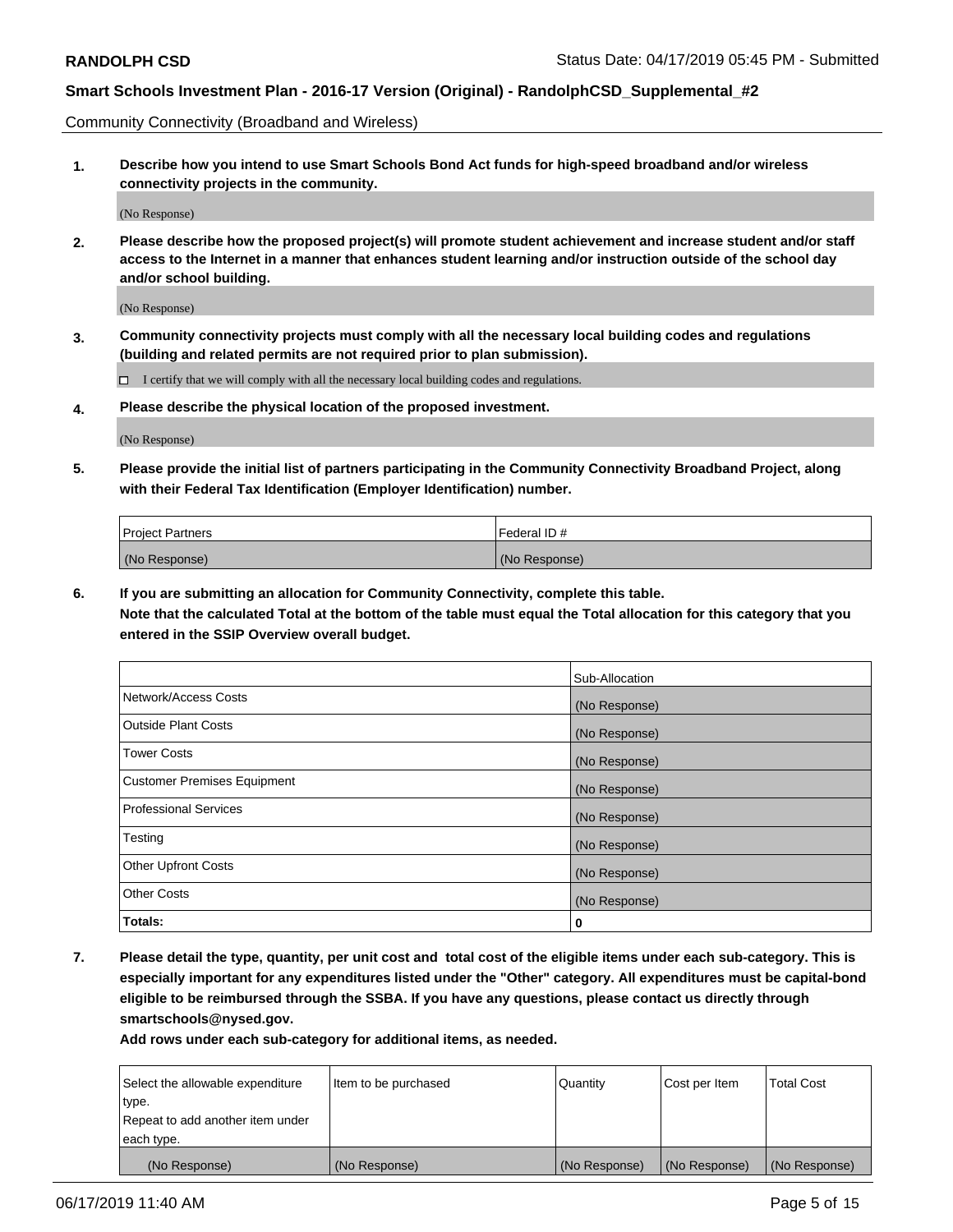#### Classroom Learning Technology

**1. In order for students and faculty to receive the maximum benefit from the technology made available under the Smart Schools Bond Act, their school buildings must possess sufficient connectivity infrastructure to ensure that devices can be used during the school day. Smart Schools Investment Plans must demonstrate that sufficient infrastructure that meets the Federal Communications Commission's 100 Mbps per 1,000 students standard currently exists in the buildings where new devices will be deployed, or is a planned use of a portion of Smart Schools Bond Act funds, or is under development through another funding source. Smart Schools Bond Act funds used for technology infrastructure or classroom technology investments must increase the number of school buildings that meet or exceed the minimum speed standard of 100 Mbps per 1,000 students and staff within 12 months. This standard may be met on either a contracted 24/7 firm service or a**

- **"burstable" capability. If the standard is met under the burstable criteria, it must be:**
- **1. Specifically codified in a service contract with a provider, and**

**2. Guaranteed to be available to all students and devices as needed, particularly during periods of high demand, such as computer-based testing (CBT) periods.**

**Please describe how your district already meets or is planning to meet this standard within 12 months of plan submission.**

(No Response)

- **1a. If a district believes that it will be impossible to meet this standard within 12 months, it may apply for a waiver of this requirement, as described on the Smart Schools website. The waiver must be filed and approved by SED prior to submitting this survey.**
	- By checking this box, you are certifying that the school district has an approved waiver of this requirement on file with the New York State Education Department.

#### **2. Connectivity Speed Calculator (Required)**

|                         | l Number of<br>Students | Multiply by<br>100 Kbps | to Convert to<br>Required<br>Speed in Mb | Divide by 1000 Current Speed Expected<br>lin Mb | Speed to be<br>Attained Within Required<br>12 Months | Expected Date<br>When<br>Speed Will be<br>Met |
|-------------------------|-------------------------|-------------------------|------------------------------------------|-------------------------------------------------|------------------------------------------------------|-----------------------------------------------|
| <b>Calculated Speed</b> | (No<br>Response)        | (No Response)           | (No<br>Response)                         | (No<br>Response)                                | (No<br>Response)                                     | (No<br>Response)                              |

**3. If the district wishes to have students and staff access the Internet from wireless devices within the school building, or in close proximity to it, it must first ensure that it has a robust Wi-Fi network in place that has sufficient bandwidth to meet user demand.**

**Please describe how you have quantified this demand and how you plan to meet this demand.**

(No Response)

**4. All New York State public school districts are required to complete and submit an Instructional Technology Plan survey to the New York State Education Department in compliance with Section 753 of the Education Law and per Part 100.12 of the Commissioner's Regulations.**

**Districts that include educational technology purchases as part of their Smart Schools Investment Plan must have a submitted and approved Instructional Technology Plan survey on file with the New York State Education Department.**

- $\Box$  By checking this box, you are certifying that the school district has an approved Instructional Technology Plan survey on file with the New York State Education Department.
- **5. Describe the devices you intend to purchase and their compatibility with existing or planned platforms or systems. Specifically address the adequacy of each facility's electrical, HVAC and other infrastructure necessary to install and support the operation of the planned technology.**

(No Response)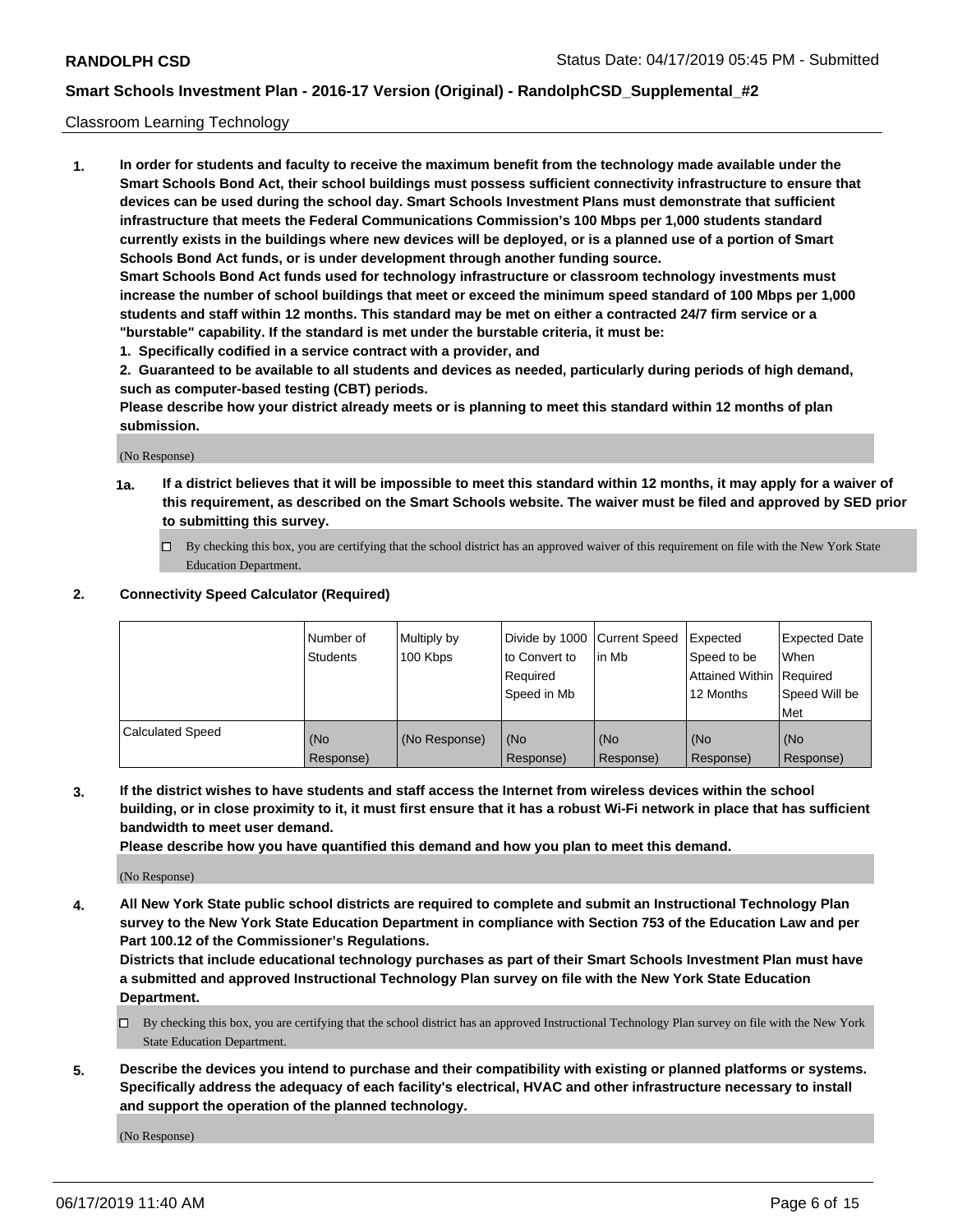#### Classroom Learning Technology

- **6. Describe how the proposed technology purchases will:**
	- **> enhance differentiated instruction;**
	- **> expand student learning inside and outside the classroom;**
	- **> benefit students with disabilities and English language learners; and**
	- **> contribute to the reduction of other learning gaps that have been identified within the district.**

**The expectation is that districts will place a priority on addressing the needs of students who struggle to succeed in a rigorous curriculum. Responses in this section should specifically address this concern and align with the district's Instructional Technology Plan (in particular Question 2 of E. Curriculum and Instruction: "Does the district's instructional technology plan address the needs of students with disabilities to ensure equitable access to instruction, materials and assessments?" and Question 3 of the same section: "Does the district's instructional technology plan address the provision of assistive technology specifically for students with disabilities to ensure access to and participation in the general curriculum?"**

(No Response)

**7. Where appropriate, describe how the proposed technology purchases will enhance ongoing communication with parents and other stakeholders and help the district facilitate technology-based regional partnerships, including distance learning and other efforts.**

(No Response)

**8. Describe the district's plan to provide professional development to ensure that administrators, teachers and staff can employ the technology purchased to enhance instruction successfully.**

**Note: This response should be aligned and expanded upon in accordance with your district's response to Question 1 of F. Professional Development of your Instructional Technology Plan: "Please provide a summary of professional development offered to teachers and staff, for the time period covered by this plan, to support technology to enhance teaching and learning. Please include topics, audience and method of delivery within your summary."**

(No Response)

- **9. Districts must contact the SUNY/CUNY teacher preparation program that supplies the largest number of the district's new teachers to request advice on innovative uses and best practices at the intersection of pedagogy and educational technology.**
	- By checking this box, you certify that you have contacted the SUNY/CUNY teacher preparation program that supplies the largest number of your new teachers to request advice on these issues.
	- **9a. Please enter the name of the SUNY or CUNY Institution that you contacted.**

(No Response)

**9b. Enter the primary Institution phone number.**

(No Response)

**9c. Enter the name of the contact person with whom you consulted and/or will be collaborating with on innovative uses of technology and best practices.**

(No Response)

**10. A district whose Smart Schools Investment Plan proposes the purchase of technology devices and other hardware must account for nonpublic schools in the district.**

**Are there nonpublic schools within your school district?**

Yes

 $\square$  No

**11. Nonpublic Classroom Technology Loan Calculator**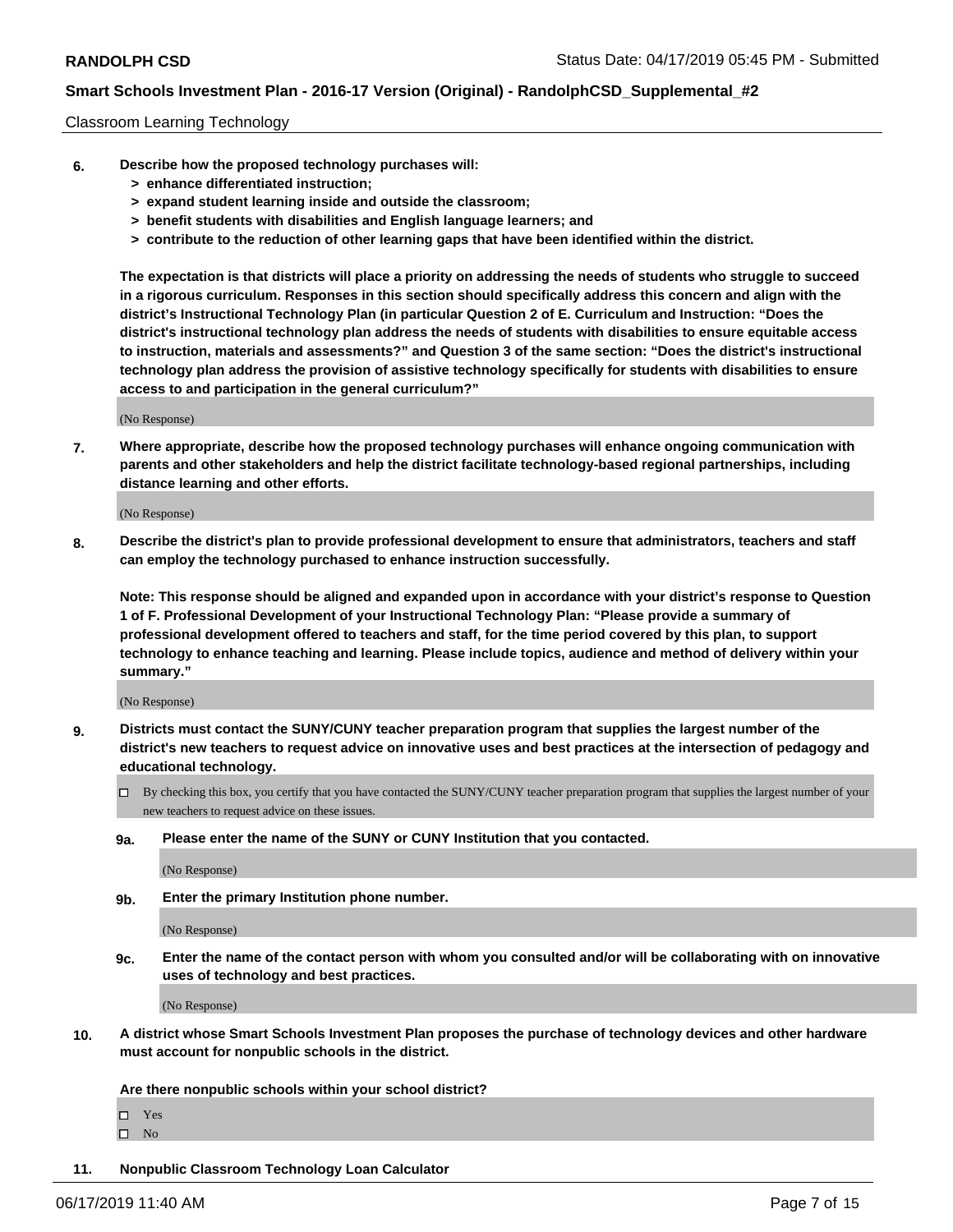#### Classroom Learning Technology

**The Smart Schools Bond Act provides that any Classroom Learning Technology purchases made using Smart Schools funds shall be lent, upon request, to nonpublic schools in the district. However, no school district shall be required to loan technology in amounts greater than the total obtained and spent on technology pursuant to the Smart Schools Bond Act and the value of such loan may not exceed the total of \$250 multiplied by the nonpublic school enrollment in the base year at the time of enactment. See:**

**http://www.p12.nysed.gov/mgtserv/smart\_schools/docs/Smart\_Schools\_Bond\_Act\_Guidance\_04.27.15\_Final.pdf.**

|                                       | 1. Classroom<br>Technology<br>Sub-allocation | l 2. Public<br>Enrollment<br>$(2014-15)$ | 3. Nonpublic<br>l Enrollment<br>$(2014-15)$ | l 4. Sum of<br>Public and<br>l Nonpublic<br>Enrollment                                        | 15. Total Per<br>Pupil Sub-<br>allocation | l 6. Total<br>Nonpublic Loan<br>Amount |
|---------------------------------------|----------------------------------------------|------------------------------------------|---------------------------------------------|-----------------------------------------------------------------------------------------------|-------------------------------------------|----------------------------------------|
| Calculated Nonpublic Loan<br>l Amount |                                              |                                          |                                             | (No Response)   (No Response)   (No Response)   (No Response)   (No Response)   (No Response) |                                           |                                        |

**12. To ensure the sustainability of technology purchases made with Smart Schools funds, districts must demonstrate a long-term plan to maintain and replace technology purchases supported by Smart Schools Bond Act funds. This sustainability plan shall demonstrate a district's capacity to support recurring costs of use that are ineligible for Smart Schools Bond Act funding such as device maintenance, technical support, Internet and wireless fees, maintenance of hotspots, staff professional development, building maintenance and the replacement of incidental items. Further, such a sustainability plan shall include a long-term plan for the replacement of purchased devices and equipment at the end of their useful life with other funding sources.**

 $\Box$  By checking this box, you certify that the district has a sustainability plan as described above.

**13. Districts must ensure that devices purchased with Smart Schools Bond funds will be distributed, prepared for use, maintained and supported appropriately. Districts must maintain detailed device inventories in accordance with generally accepted accounting principles.**

By checking this box, you certify that the district has a distribution and inventory management plan and system in place.

**14. If you are submitting an allocation for Classroom Learning Technology complete this table. Note that the calculated Total at the bottom of the table must equal the Total allocation for this category that you entered in the SSIP Overview overall budget.**

|                         | Sub-Allocation |
|-------------------------|----------------|
| Interactive Whiteboards | (No Response)  |
| Computer Servers        | (No Response)  |
| Desktop Computers       | (No Response)  |
| Laptop Computers        | (No Response)  |
| <b>Tablet Computers</b> | (No Response)  |
| <b>Other Costs</b>      | (No Response)  |
| Totals:                 | 0              |

**15. Please detail the type, quantity, per unit cost and total cost of the eligible items under each sub-category. This is especially important for any expenditures listed under the "Other" category. All expenditures must be capital-bond eligible to be reimbursed through the SSBA. If you have any questions, please contact us directly through smartschools@nysed.gov.**

**Please specify in the "Item to be Purchased" field which specific expenditures and items are planned to meet the district's nonpublic loan requirement, if applicable.**

**NOTE: Wireless Access Points that will be loaned/purchased for nonpublic schools should ONLY be included in this category, not under School Connectivity, where public school districts would list them.**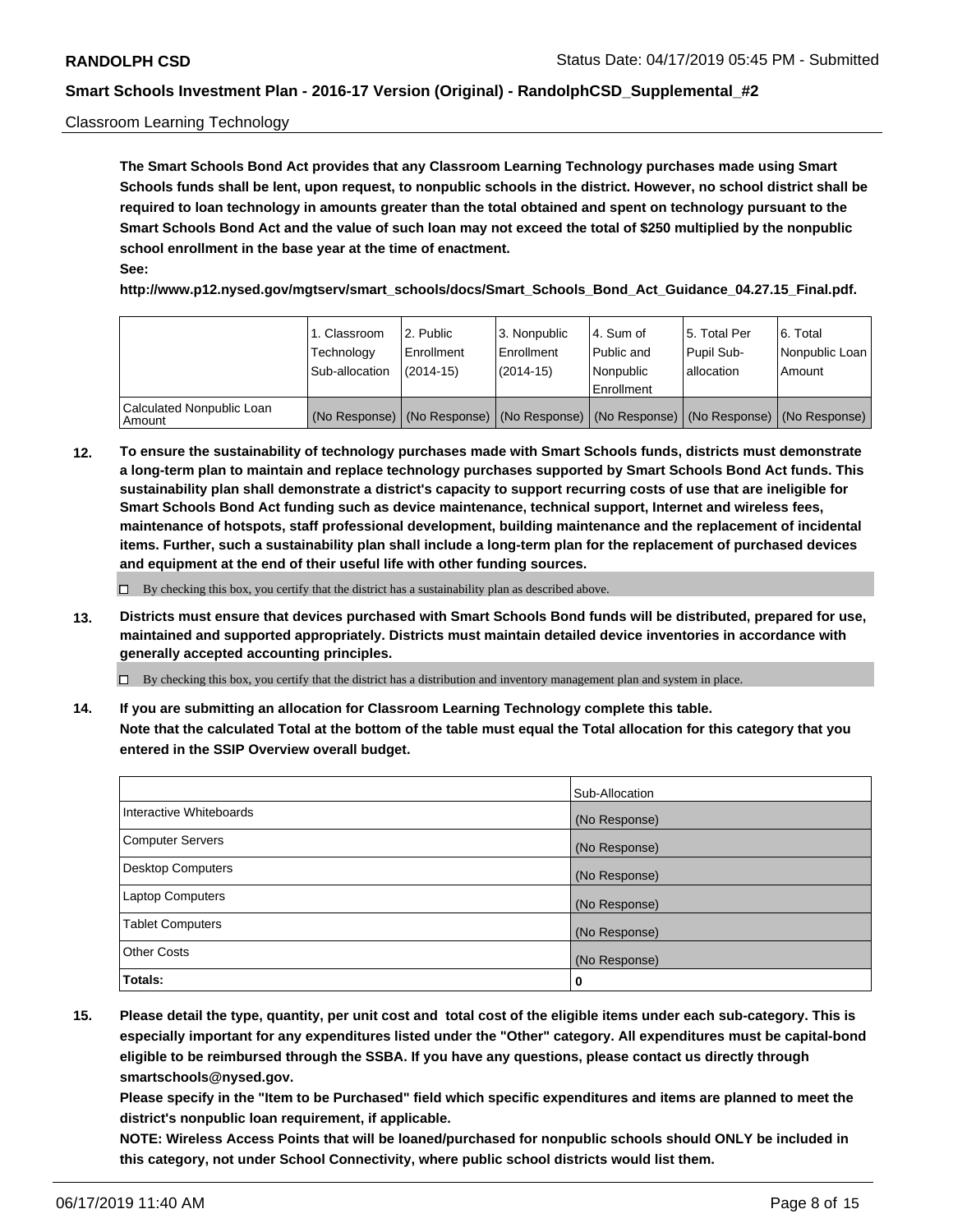Classroom Learning Technology

| Select the allowable expenditure | Iltem to be Purchased | Quantity      | Cost per Item | <b>Total Cost</b> |
|----------------------------------|-----------------------|---------------|---------------|-------------------|
| type.                            |                       |               |               |                   |
| Repeat to add another item under |                       |               |               |                   |
| each type.                       |                       |               |               |                   |
| (No Response)                    | (No Response)         | (No Response) | (No Response) | (No Response)     |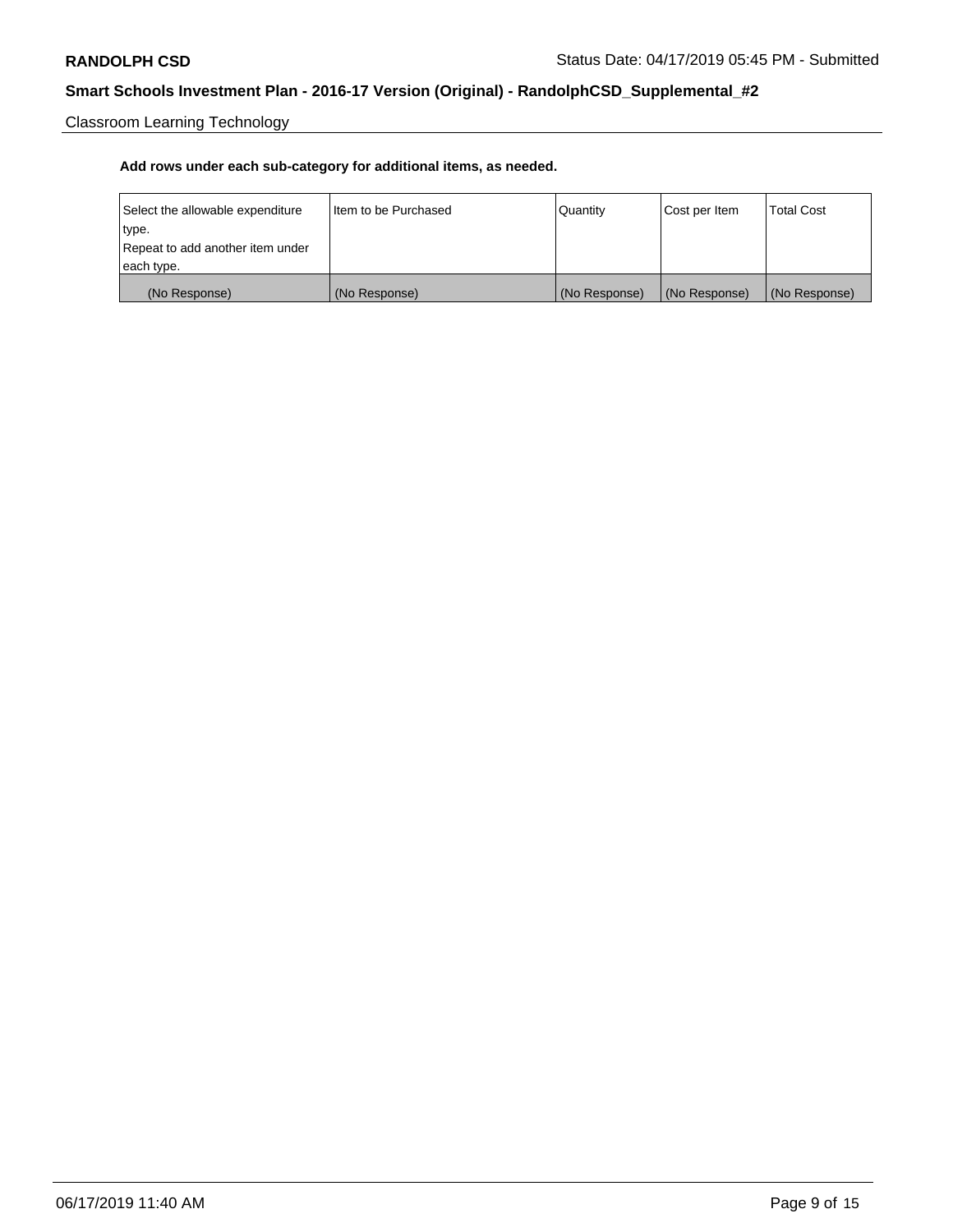#### Pre-Kindergarten Classrooms

**1. Provide information regarding how and where the district is currently serving pre-kindergarten students and justify the need for additional space with enrollment projections over 3 years.**

(No Response)

- **2. Describe the district's plan to construct, enhance or modernize education facilities to accommodate prekindergarten programs. Such plans must include:**
	- **Specific descriptions of what the district intends to do to each space;**
	- **An affirmation that pre-kindergarten classrooms will contain a minimum of 900 square feet per classroom;**
	- **The number of classrooms involved;**
	- **The approximate construction costs per classroom; and**
	- **Confirmation that the space is district-owned or has a long-term lease that exceeds the probable useful life of the improvements.**

(No Response)

**3. Smart Schools Bond Act funds may only be used for capital construction costs. Describe the type and amount of additional funds that will be required to support ineligible ongoing costs (e.g. instruction, supplies) associated with any additional pre-kindergarten classrooms that the district plans to add.**

(No Response)

**4. All plans and specifications for the erection, repair, enlargement or remodeling of school buildings in any public school district in the State must be reviewed and approved by the Commissioner. Districts that plan capital projects using their Smart Schools Bond Act funds will undergo a Preliminary Review Process by the Office of Facilities Planning.**

**Please indicate on a separate row each project number given to you by the Office of Facilities Planning.**

| Project Number |  |
|----------------|--|
| (No Response)  |  |
|                |  |

**5. If you have made an allocation for Pre-Kindergarten Classrooms, complete this table.**

**Note that the calculated Total at the bottom of the table must equal the Total allocation for this category that you entered in the SSIP Overview overall budget.**

|                                          | Sub-Allocation |
|------------------------------------------|----------------|
| Construct Pre-K Classrooms               | (No Response)  |
| Enhance/Modernize Educational Facilities | (No Response)  |
| <b>Other Costs</b>                       | (No Response)  |
| Totals:                                  | 0              |

**6. Please detail the type, quantity, per unit cost and total cost of the eligible items under each sub-category. This is especially important for any expenditures listed under the "Other" category. All expenditures must be capital-bond eligible to be reimbursed through the SSBA. If you have any questions, please contact us directly through smartschools@nysed.gov.**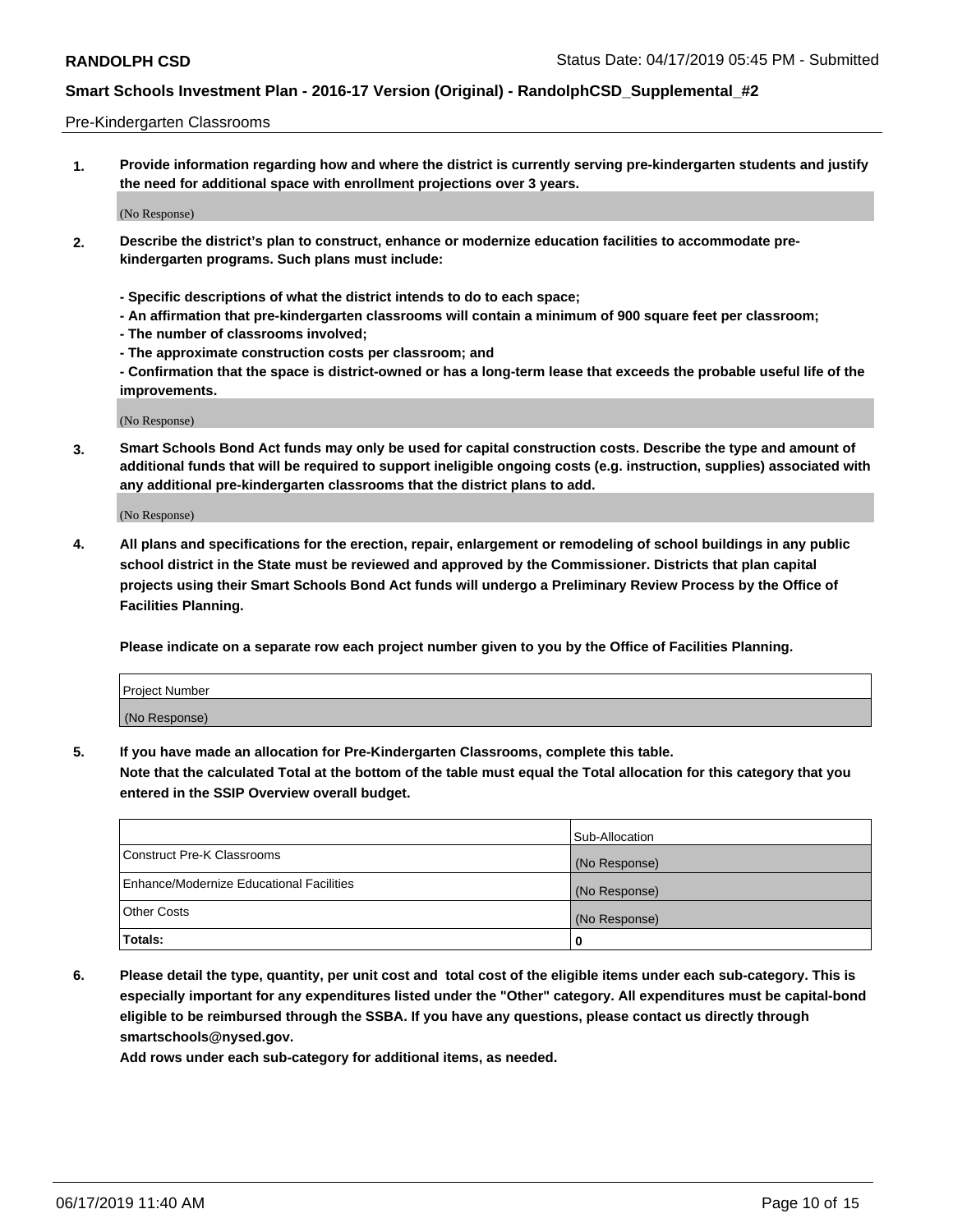Pre-Kindergarten Classrooms

| Select the allowable expenditure | Item to be purchased | Quantity      | Cost per Item | <b>Total Cost</b> |
|----------------------------------|----------------------|---------------|---------------|-------------------|
| type.                            |                      |               |               |                   |
| Repeat to add another item under |                      |               |               |                   |
| each type.                       |                      |               |               |                   |
| (No Response)                    | (No Response)        | (No Response) | (No Response) | (No Response)     |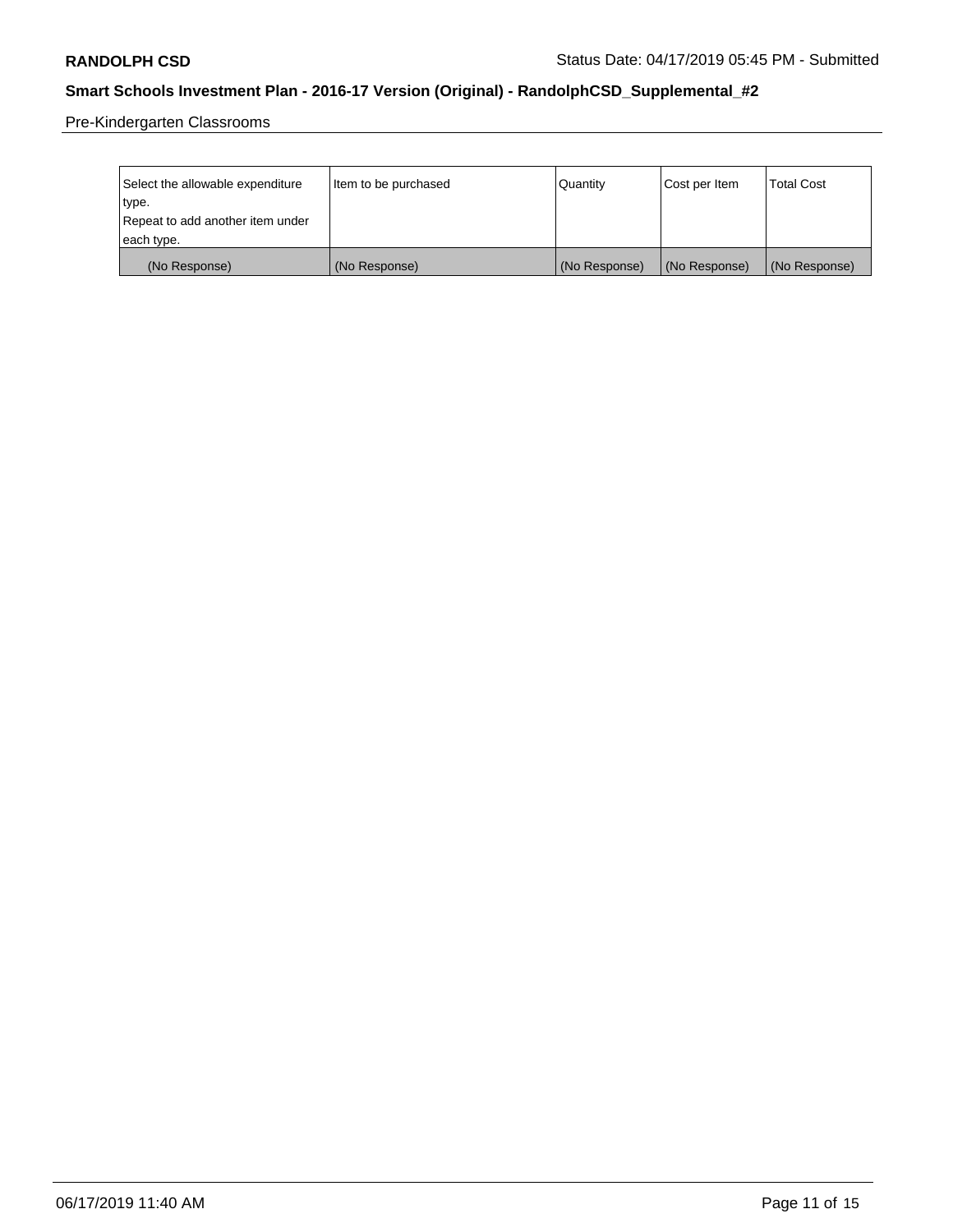Replace Transportable Classrooms

**1. Describe the district's plan to construct, enhance or modernize education facilities to provide high-quality instructional space by replacing transportable classrooms.**

(No Response)

**2. All plans and specifications for the erection, repair, enlargement or remodeling of school buildings in any public school district in the State must be reviewed and approved by the Commissioner. Districts that plan capital projects using their Smart Schools Bond Act funds will undergo a Preliminary Review Process by the Office of Facilities Planning.**

**Please indicate on a separate row each project number given to you by the Office of Facilities Planning.**

| Project Number |  |
|----------------|--|
|                |  |
|                |  |
|                |  |
|                |  |
| (No Response)  |  |
|                |  |
|                |  |
|                |  |

**3. For large projects that seek to blend Smart Schools Bond Act dollars with other funds, please note that Smart Schools Bond Act funds can be allocated on a pro rata basis depending on the number of new classrooms built that directly replace transportable classroom units.**

**If a district seeks to blend Smart Schools Bond Act dollars with other funds describe below what other funds are being used and what portion of the money will be Smart Schools Bond Act funds.**

(No Response)

**4. If you have made an allocation for Replace Transportable Classrooms, complete this table. Note that the calculated Total at the bottom of the table must equal the Total allocation for this category that you entered in the SSIP Overview overall budget.**

|                                                | Sub-Allocation |
|------------------------------------------------|----------------|
| Construct New Instructional Space              | (No Response)  |
| Enhance/Modernize Existing Instructional Space | (No Response)  |
| <b>Other Costs</b>                             | (No Response)  |
| Totals:                                        | 0              |

**5. Please detail the type, quantity, per unit cost and total cost of the eligible items under each sub-category. This is especially important for any expenditures listed under the "Other" category. All expenditures must be capital-bond eligible to be reimbursed through the SSBA. If you have any questions, please contact us directly through smartschools@nysed.gov.**

| Select the allowable expenditure | Item to be purchased | l Quantitv    | Cost per Item | <b>Total Cost</b> |
|----------------------------------|----------------------|---------------|---------------|-------------------|
| type.                            |                      |               |               |                   |
| Repeat to add another item under |                      |               |               |                   |
| each type.                       |                      |               |               |                   |
| (No Response)                    | (No Response)        | (No Response) | (No Response) | (No Response)     |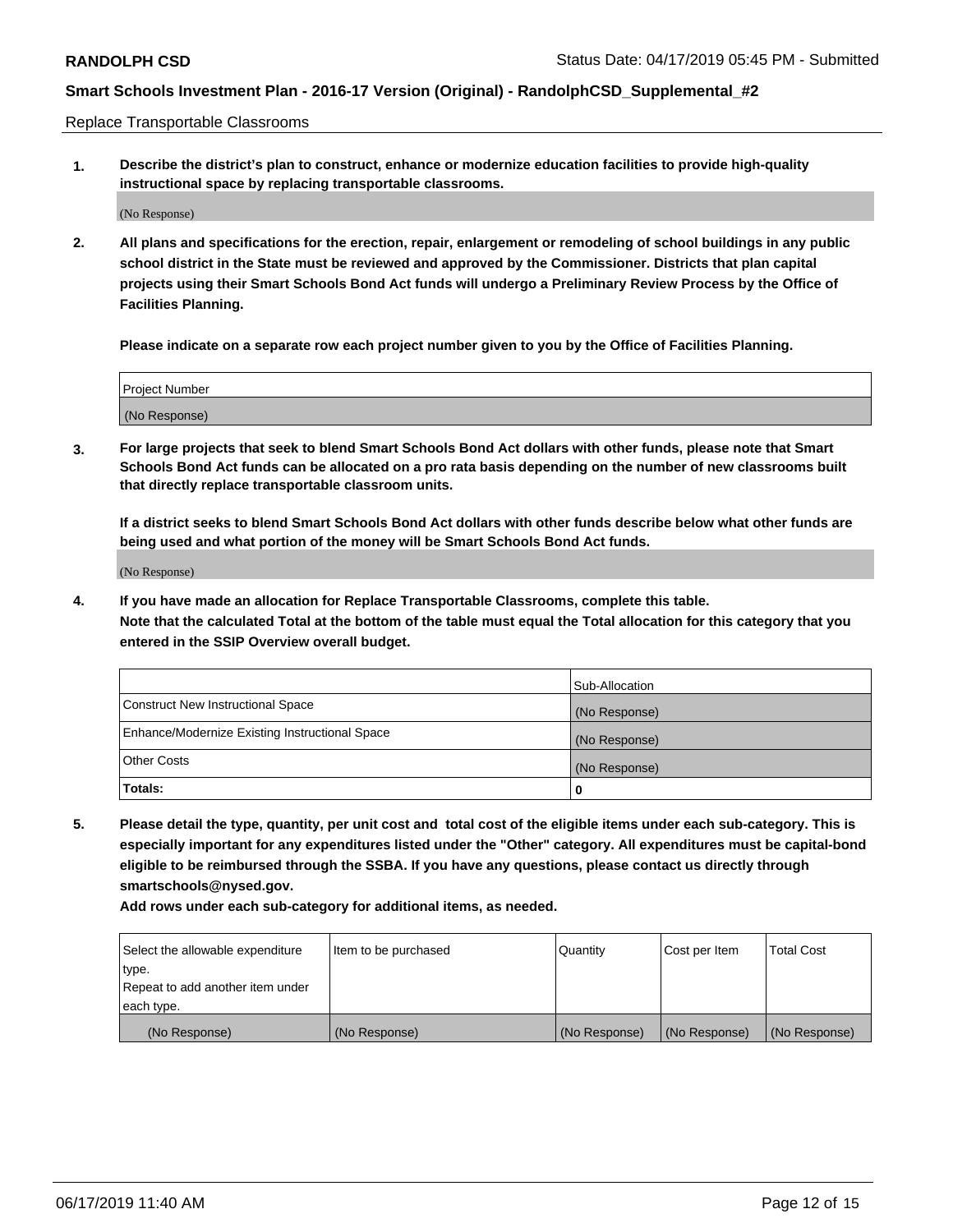#### High-Tech Security Features

### **1. Describe how you intend to use Smart Schools Bond Act funds to install high-tech security features in school buildings and on school campuses.**

The Randolph Central School District intends to utilize the remaining portion of our Smart School Bond Act allocation to upgrade and enhance our video surveillance, access control systems and add a visual notification system. The district currently operates two separate camera systems (CCTV and IP), both of which do not provide optimum viewing and recording for the safety of our students and staff on our campus. The proposed plan is to unify all of our video surveillance and access control systems into one platform, while replacing 98 cameras (a mix of analog and first generation IP cameras) and adding an additional 201 cameras (120 interior / 81 exterior). In addition to the video surveillance system, hardware will be purchased for additional security mechanisms to protect our students and staff. The additional hardware required for the high tech security system include items such as panic buttons, notification lights, lockdown notification, door access controls (39 doors), and DVR/NVRs (high capacity storage and servers).

**2. All plans and specifications for the erection, repair, enlargement or remodeling of school buildings in any public school district in the State must be reviewed and approved by the Commissioner. Districts that plan capital projects using their Smart Schools Bond Act funds will undergo a Preliminary Review Process by the Office of Facilities Planning.** 

**Please indicate on a separate row each project number given to you by the Office of Facilities Planning.**

| Project Number  |  |
|-----------------|--|
| 043001047999002 |  |

#### **3. Was your project deemed eligible for streamlined Review?**

| п | Yes |
|---|-----|
| 罓 | No  |

**4. Include the name and license number of the architect or engineer of record.**

| Name                | License Number |
|---------------------|----------------|
| William K. Zografos | 36434          |

**5. If you have made an allocation for High-Tech Security Features, complete this table.**

**Note that the calculated Total at the bottom of the table must equal the Total allocation for this category that you entered in the SSIP Overview overall budget.**

|                                                      | Sub-Allocation |
|------------------------------------------------------|----------------|
| Capital-Intensive Security Project (Standard Review) | (No Response)  |
| <b>Electronic Security System</b>                    | 428,911        |
| <b>Entry Control System</b>                          | 69,989         |
| Approved Door Hardening Project                      | $\Omega$       |
| <b>Other Costs</b>                                   | 31,000         |
| Totals:                                              | 529,900        |

**6. Please detail the type, quantity, per unit cost and total cost of the eligible items under each sub-category. This is especially important for any expenditures listed under the "Other" category. All expenditures must be capital-bond eligible to be reimbursed through the SSBA. If you have any questions, please contact us directly through smartschools@nysed.gov.**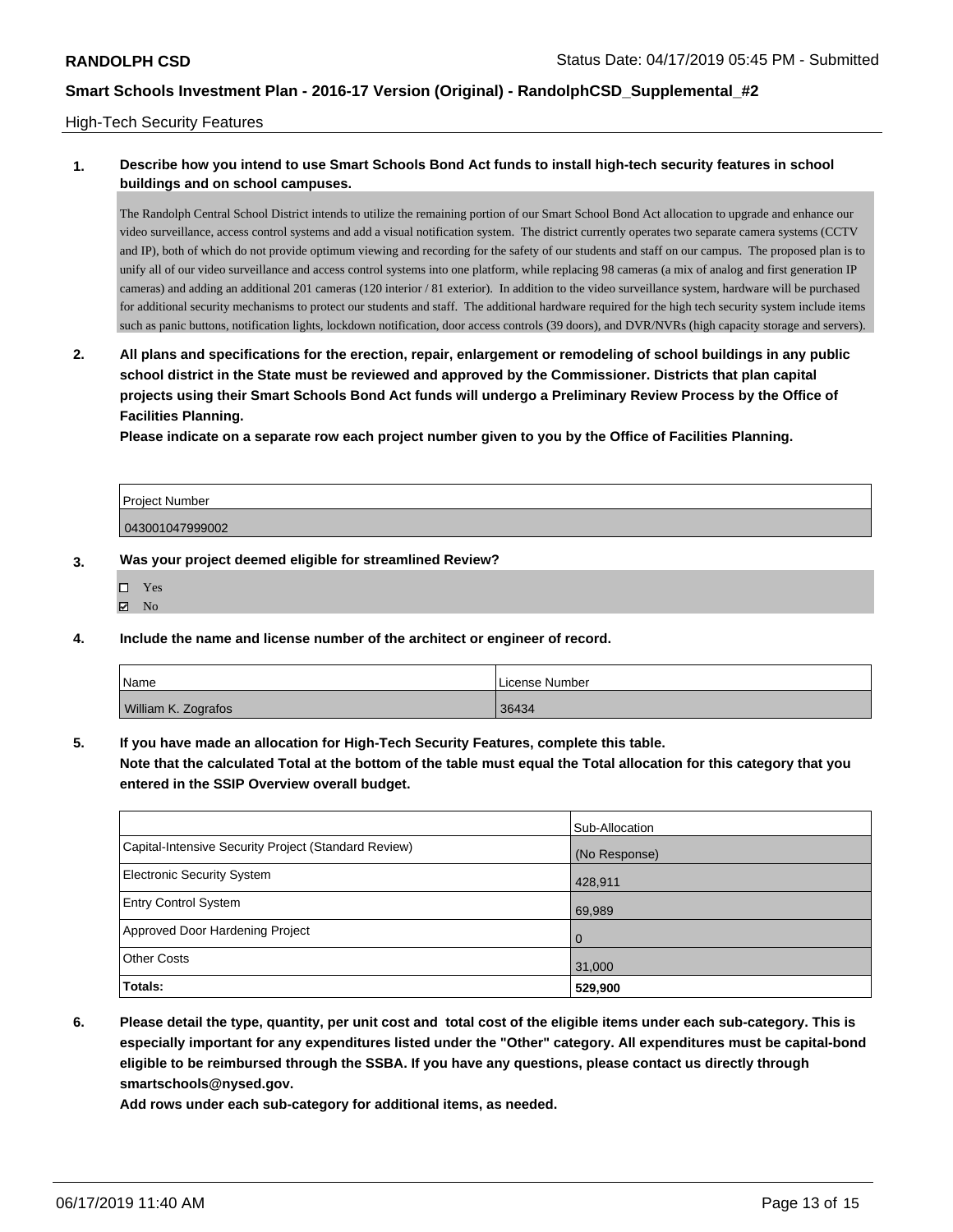High-Tech Security Features

| Select the allowable expenditure<br>type.<br>Repeat to add another item under<br>each type. | Item to be purchased                                                     | Quantity | Cost per Item | <b>Total Cost</b> |
|---------------------------------------------------------------------------------------------|--------------------------------------------------------------------------|----------|---------------|-------------------|
| <b>Electronic Security System</b>                                                           | Genetec Security Center<br>(Programming)                                 | 1.00     | 6,480         | 6,480             |
| <b>Entry Control System</b>                                                                 | Genetec Synergis (Access Control)                                        | 1.00     | 1,497         | 1,497             |
| <b>Electronic Security System</b>                                                           | Genetec Omnicast (CCTV) w/Camera<br>Licenses                             | 299.00   | 256           | 76,700            |
| <b>Electronic Security System</b>                                                           | <b>Synergis Cloud Link</b>                                               | 1.00     | 1,340         | 1,340             |
| <b>Electronic Security System</b>                                                           | Genetec AutoVu (LPR)                                                     | 1.00     | 1,678         | 1,678             |
| <b>Electronic Security System</b>                                                           | <b>Directory Server</b>                                                  | 1.00     | 6,300         | 6,300             |
| <b>Electronic Security System</b>                                                           | <b>Archive Server</b>                                                    | 3.00     | 19,800        | 59,400            |
| <b>Entry Control System</b>                                                                 | <b>Network Controllers</b>                                               | 3.00     | 1,560         | 4,680             |
| <b>Entry Control System</b>                                                                 | Reader Boards                                                            | 20.00    | 690           | 13,800            |
| <b>Entry Control System</b>                                                                 | <b>Enclosures w/Power Supply</b>                                         | 4.00     | 490           | 1,960             |
| <b>Entry Control System</b>                                                                 | Prox Readeres                                                            | 39.00    | 240           | 9,360             |
| <b>Entry Control System</b>                                                                 | 12/24 Power Supplies                                                     | 3.00     | 380           | 1,140             |
| <b>Entry Control System</b>                                                                 | <b>Lock Down Buttons</b>                                                 | 24.00    | 95            | 2,280             |
| <b>Entry Control System</b>                                                                 | <b>Access Control Cabling - Plenum</b><br>Access Composite Cable (1000') | 17.00    | 946           | 16,082            |
| <b>Entry Control System</b>                                                                 | Access Control Cable Install - Labor                                     | 152.00   | 95            | 14,440            |
| <b>Electronic Security System</b>                                                           | Indoor 4MP IP Domes (C1)                                                 | 182.00   | 576           | 104,832           |
| <b>Electronic Security System</b>                                                           | Outdoor 4MP IP Domes with IR (C2)                                        | 50.00    | 617           | 30,850            |
| <b>Electronic Security System</b>                                                           | 9MP 360 Fisheye Camera (C3)                                              | 34.00    | 1,247         | 42,398            |
| <b>Electronic Security System</b>                                                           | 7.3MP Multisensor 180 Pana Camera<br>(C4)                                | 30.00    | 1,315         | 39,450            |
| <b>Electronic Security System</b>                                                           | AutoVu Camera Kits (C5)                                                  | 2.00     | 5,855         | 11,710            |
| <b>Electronic Security System</b>                                                           | 4K Outdoor IP Dome with IR (C6)                                          | 1.00     | 1,246         | 1,246             |
| <b>Electronic Security System</b>                                                           | <b>Wireless IP Links</b>                                                 | 3.00     | 850           | 2,550             |
| <b>Electronic Security System</b>                                                           | 55 inch LED Monitors with Mounts                                         | 3.00     | 970           | 2,910             |
| <b>Electronic Security System</b>                                                           | CCTV Cabling - Plenum CAT6 Cable<br>(1000')                              | 45.00    | 264           | 11,902            |
| <b>Electronic Security System</b>                                                           | <b>CCTV Cable Install - Labor</b>                                        | 307.00   | 95            | 29,165            |
| <b>Other Costs</b>                                                                          | Architectural / Engineering Fees                                         | 1.00     | 31,000        | 31,000            |
| <b>Entry Control System</b>                                                                 | <b>Rex PIR/DC</b>                                                        | 25.00    | 190           | 4,750             |